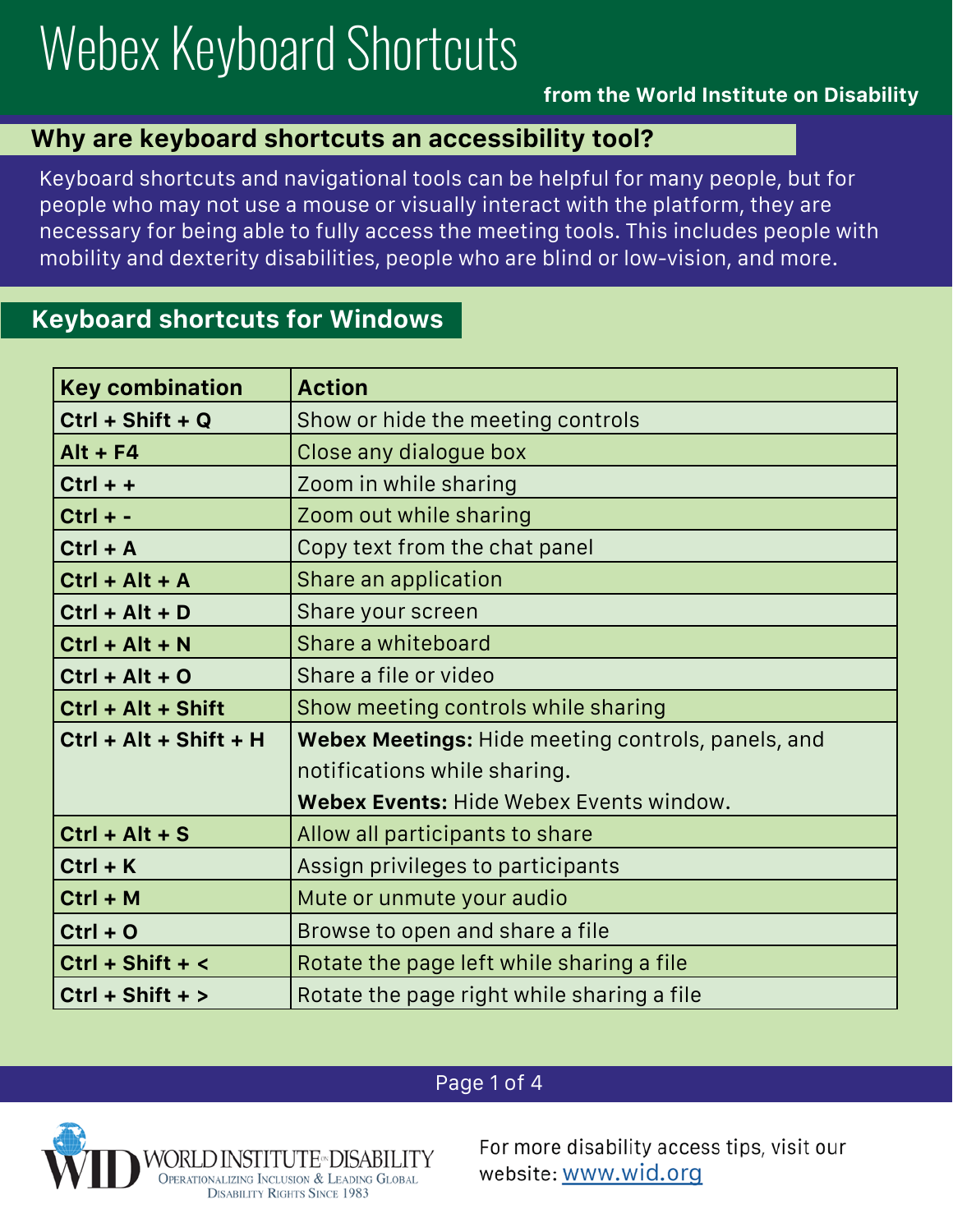# Webex Keyboard Shortcuts continued

## **from the World Institute on Disability**

| <b>Key combination</b> | <b>Action</b>                                                                                                                        |
|------------------------|--------------------------------------------------------------------------------------------------------------------------------------|
| Ctrl + Shift + W       | Adjust the page size to fit the viewer while sharing                                                                                 |
| $Ctrl + Shift + Y$     | Synchronize the display of a shared page, slide, or whiteboard<br>in all participant content viewers with the display in your viewer |
| $Ctrl + Tab$           | <b>Switch between Panel View</b>                                                                                                     |
|                        | Switch between tabs in the following dialogue boxes:                                                                                 |
|                        | Invite and Remind, Preferences, Meeting Options,                                                                                     |
|                        | <b>Participant Privileges</b>                                                                                                        |
| $Ctrl + W$             | Close a shared file or whiteboard                                                                                                    |
| $Ctrl + Z$             | <b>Undo last action</b>                                                                                                              |
| $Ctrl + Y$             | Redo last action                                                                                                                     |
| <b>Esc</b>             | Cancel an action, or close an active window, menu, panel,                                                                            |
|                        | or notification in full-screen sharing mode                                                                                          |
| F1                     | <b>Access Webex Meetings Help</b>                                                                                                    |
| F <sub>6</sub>         | Switch between the content area and the panels area                                                                                  |
| PgDn                   | During file sharing, use to advance to the next slide                                                                                |
| <b>PgUp</b>            | During file sharing, use to return to the previous slide                                                                             |
| <b>Shift + F10</b>     | Work with the participant list                                                                                                       |
|                        | Copy text from the Chat panel                                                                                                        |
|                        | Use right+click menus in the following panels and                                                                                    |
|                        | elements:                                                                                                                            |
|                        | Participants panel<br>$\mathsf{O}$                                                                                                   |
|                        | Chat panel<br>$\mathsf O$                                                                                                            |
|                        | Notes panel (Webex Meetings)<br>0                                                                                                    |
|                        | Q & A panel (Webex Events)<br>$\mathsf{O}$                                                                                           |
|                        | <b>Closed Captions panel</b><br>$\mathsf{O}$                                                                                         |
|                        | <b>File Transfer window</b><br>0                                                                                                     |
|                        | Shared whiteboard and file tabs<br>$\mathsf{O}$                                                                                      |
|                        |                                                                                                                                      |

## Page 2 of 4



For more disability access tips, visit our website: www.wid.org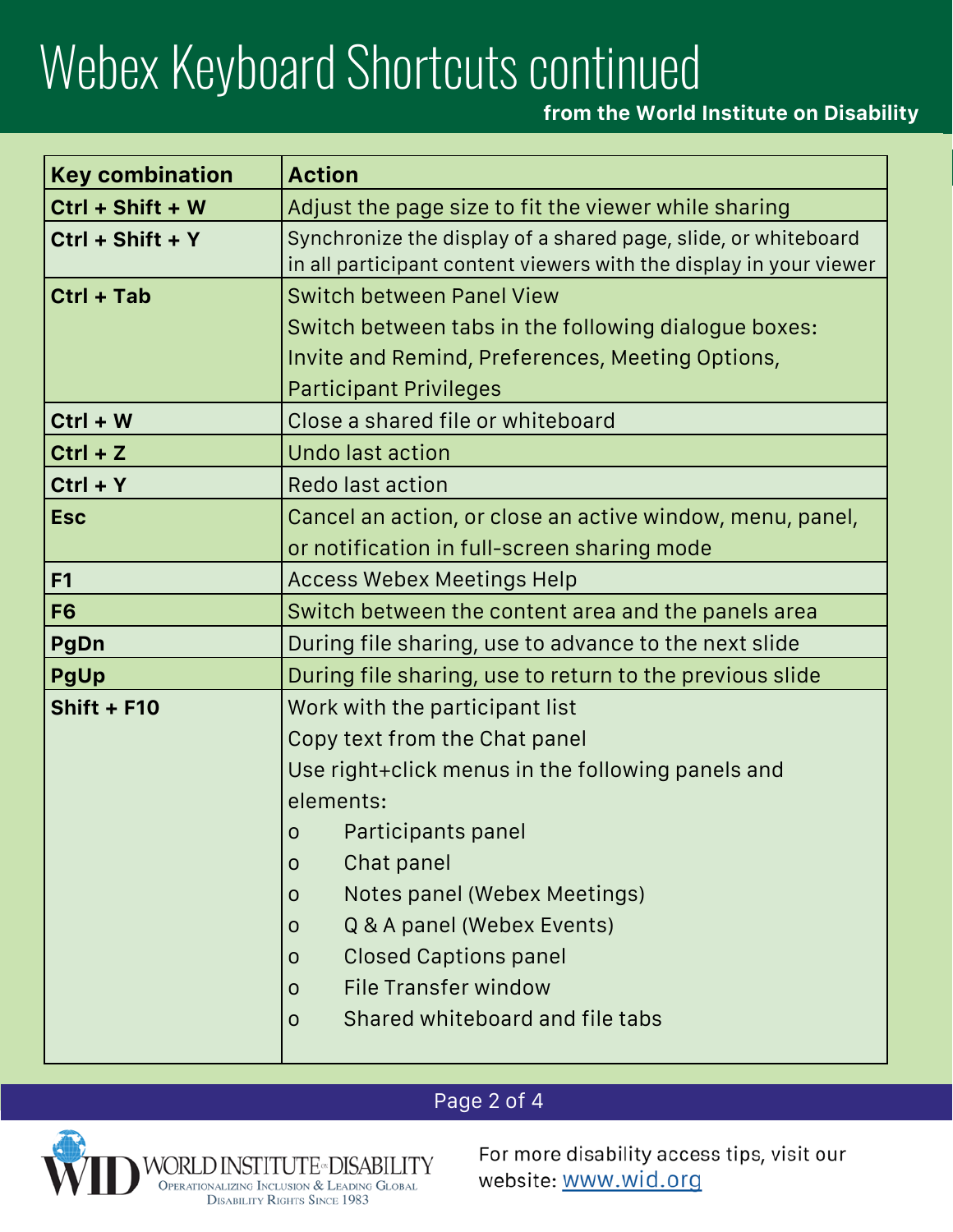## Webex Keyboard Shortcuts continued

**from the World Institute on Disability**

## **Keyboard shortcuts for Mac**

| <b>Key combination</b> | <b>Action</b>                                                                                                                           |
|------------------------|-----------------------------------------------------------------------------------------------------------------------------------------|
| Command +,             | Open preferences                                                                                                                        |
| Command + 0            | Adjust the page size to fit the viewer while sharing                                                                                    |
| Command + <            | Zoom out while sharing                                                                                                                  |
| Command + >            | Zoom in while sharing                                                                                                                   |
| Command + H            | Webex Meetings: Hide meeting controls, panels, and<br>notifications while sharing.                                                      |
|                        | Webex Events: Hide Webex Events window.                                                                                                 |
| <b>Command + K</b>     | Assign privileges to participants                                                                                                       |
| Command + L            | End the meeting or event                                                                                                                |
| <b>Command + N</b>     | Share a whiteboard                                                                                                                      |
| Command + O            | Browse to open and share a file                                                                                                         |
| Command + Option + O   | Adjust the page size to the available width                                                                                             |
| Command + R            | Lock the meeting or event                                                                                                               |
| Command + Shift + L    | Rotate the page left while sharing a file                                                                                               |
| Command + Shift + R    | Rotate the page right while sharing a file                                                                                              |
| Command + Shift + N    | Add page while sharing a file                                                                                                           |
| Command + Shift + U    | Mute all                                                                                                                                |
| Command + Z            | Undo the last action                                                                                                                    |
| Command + Shift + Z    | Redo the last action                                                                                                                    |
| Command + W            | Close a shared file or whiteboard                                                                                                       |
| Command + Y            | Synchronize the display of a shared page, slide, or<br>whiteboard in all participant content viewers with the<br>display in your viewer |
| <b>Esc</b>             | Cancel an action, or close an active window, menu, panel, or<br>notification in full-screen sharing mode                                |

## Page 3 of 4



For more disability access tips, visit our website: www.wid.org